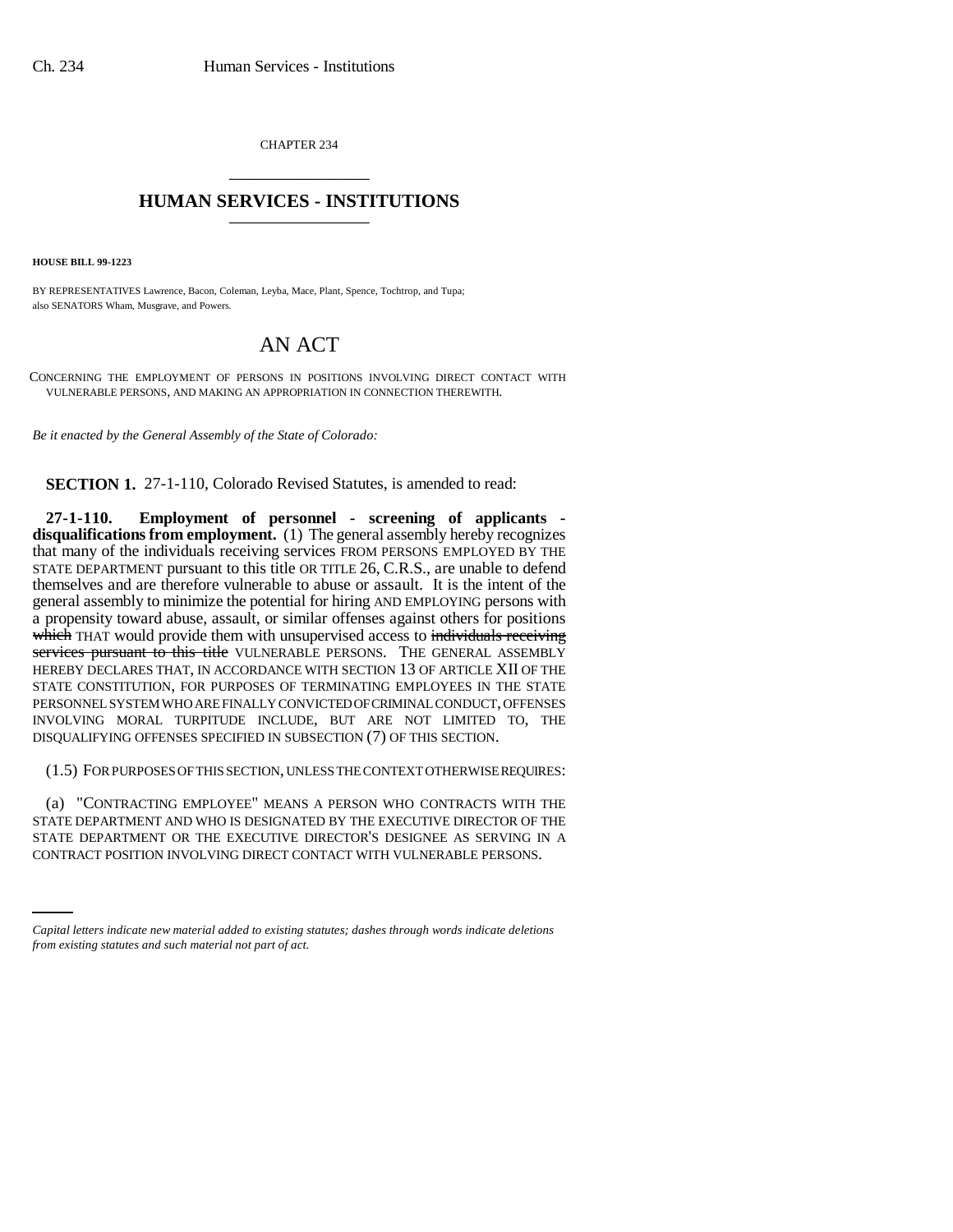(b) "CONVICTION" MEANS A VERDICT OF GUILTY BY A JUDGE OR JURY OR A PLEA OF GUILTY OR NOLO CONTENDERE THAT IS ACCEPTED BY THE COURT OR ADJUDICATION FOR AN OFFENSE THAT WOULD CONSTITUTE A CRIMINAL OFFENSE IF COMMITTED BY AN ADULT. "CONVICTION" ALSO INCLUDES HAVING RECEIVED A DEFERRED JUDGMENT AND SENTENCE OR DEFERRED ADJUDICATION; EXCEPT THAT A PERSON SHALL NOT BE DEEMED TO HAVE BEEN CONVICTED IF THE PERSON HAS SUCCESSFULLY COMPLETED A DEFERRED SENTENCE OR DEFERRED ADJUDICATION.

(c) "DIRECT CONTACT" MEANS PROVIDING FACE-TO-FACE CARE, TRAINING, SUPERVISION, COUNSELING, CONSULTATION, OR MEDICATION ASSISTANCE TO VULNERABLE PERSONS, REGARDLESS OF THE LEVEL OF SUPERVISION OF THE EMPLOYEE. "DIRECT CONTACT" MAY INCLUDE POSITIONS IN WHICH PERSONS HAVE ACCESS TO OR UNSUPERVISED TIME WITH CLIENTS OR PATIENTS, INCLUDING BUT NOT LIMITED TO MAINTENANCE PERSONNEL, HOUSEKEEPING STAFF, KITCHEN STAFF, AND SECURITY PERSONNEL.

(d) "EMPLOYEE" MEANS AN EMPLOYEE OF THE STATE DEPARTMENT WHO IS UNDER THE STATE PERSONNEL SYSTEM OF THE STATE OF COLORADO.

(e) "EXECUTIVE DIRECTOR" MEANS THE EXECUTIVE DIRECTOR OF THE STATE DEPARTMENT.

(f) "STATE DEPARTMENT" MEANS THE DEPARTMENT OF HUMAN SERVICES.

"VULNERABLE PERSON" MEANS ANY INDIVIDUAL SERVED BY THE STATE DEPARTMENT WHO IS SUSCEPTIBLE TO ABUSE OR MISTREATMENT BECAUSE OF THE INDIVIDUAL'S CIRCUMSTANCES, INCLUDING BUT NOT LIMITED TO THE INDIVIDUAL'S AGE, DISABILITY, FRAILTY, MENTAL ILLNESS, DEVELOPMENTAL DISABILITY, OR ILL HEALTH.

(1.7) THE EMPLOYMENT SCREENING AND DISQUALIFICATION REQUIREMENTS IN THIS SECTION APPLY TO THE FOLLOWING FACILITIES OR PROGRAMS OPERATED BY THE STATE DEPARTMENT:

(a) ANY FACILITY OPERATED BY THE STATE DEPARTMENT FOR THE CARE AND TREATMENT OF THE MENTALLY ILL PURSUANT TO ARTICLE 10 OF THIS TITLE;

(b) ANY FACILITY OPERATED BY THE STATE DEPARTMENT FOR THE CARE AND TREATMENT OF THE DEVELOPMENTALLY DISABLED PURSUANT TO ARTICLE 10.5 OF THIS TITLE;

(c) VOCATIONAL REHABILITATION SERVICES PROVIDED PURSUANT TO ARTICLE 8 OF TITLE 26, C.R.S.;

(d) ANY DIRECT SERVICES IDENTIFIED AND PROVIDED BY THE STATE DEPARTMENT IN WHICH EMPLOYEES HAVE DIRECT CONTACT WITH VULNERABLE PERSONS IN A STATE-OPERATED FACILITY OR IN A VULNERABLE PERSON'S HOME OR RESIDENCE;

(e) STATE AND VETERANS NURSING HOMES OPERATED PURSUANT TO ARTICLE 12 OF TITLE 26, C.R.S.;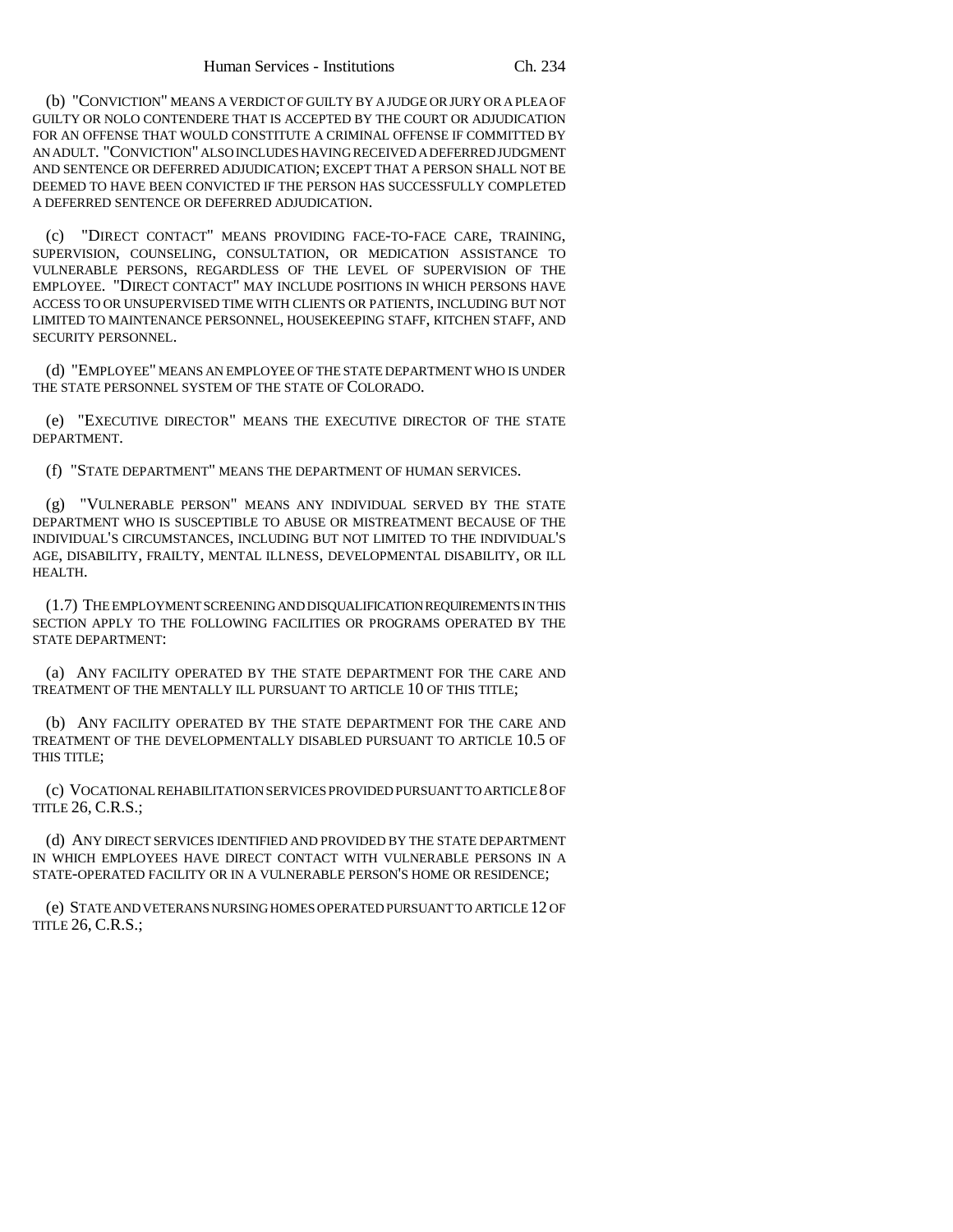(f) ANY FACILITY DIRECTLY OPERATED BY THE STATE DEPARTMENT IN WHICH JUVENILES WHO ARE IN THE CUSTODY OF THE STATE DEPARTMENT RESIDE, INCLUDING DETENTION OR COMMITMENT CENTERS;

(g) ANY SECURE FACILITY CONTRACTED FOR BY THE STATE DEPARTMENT PURSUANT TO SECTION 19-2-403, C.R.S., IN WHICH JUVENILES WHO ARE IN THE CUSTODY OF THE STATE DEPARTMENT RESIDE.

(2) Prior to the STATE department's PERMANENT employment of any person  $\frac{\text{if}}{\text{if}}$ state facility operated by the department and in a position which THAT would require that person to have direct and unsupervised contact with any individual receiving services pursuant to this title VULNERABLE PERSON, the executive director or any division head of the STATE department of human services may SHALL MAKE AN INQUIRY TO THE DIRECTOR OF THE COLORADO BUREAU OF INVESTIGATION TO ASCERTAIN WHETHER SUCH PERSON HAS A CRIMINAL HISTORY. SUCH PERSON'S EMPLOYMENT SHALL BE CONDITIONAL UPON A SATISFACTORY CRIMINAL BACKGROUND CHECK. ANY CRIMINAL BACKGROUND CHECK CONDUCTED PURSUANT TO THIS SUBSECTION (2) SHALL INCLUDE BUT NEED NOT BE LIMITED TO ARRESTS, CONVICTION RECORDS, AND THE DISPOSITION OF ANY CRIMINAL CHARGES. THE STATE DEPARTMENT SHALL require said person to submit HAVE HIS OR HER fingerprints to the department which shall be released TAKEN BY A LOCAL LAW ENFORCEMENT AGENCY. THE LOCAL LAW ENFORCEMENT AGENCY SHALL FORWARD THOSE FINGERPRINTS to the Colorado bureau of investigation for the purpose of fingerprint processing utilizing the files and records of the Colorado bureau of investigation and the federal bureau of investigation. THE STATE DEPARTMENT SHALL PAY FOR THE COSTS OF CRIMINAL BACKGROUND CHECKS CONDUCTED PURSUANT TO THIS SECTION OUT OF EXISTING APPROPRIATIONS.

(3) The executive director or any division head may SHALL contact previous employers of any person applying WHO IS ONE OF THE TOP THREE FINALISTS for a position which THAT would require that person to have direct and unsupervised contact with any individual receiving services pursuant to this title VULNERABLE PERSON, for the purpose of obtaining information and recommendations which THAT may be relevant to such person's fitness for employment. Any previous employer of an applicant for employment who provides information to the executive director or a division head or who makes a recommendation concerning such person shall be immune from civil liability unless the information is false and the previous employer knows such information is false or acts with reckless disregard concerning the veracity of such information.

(4) Any local agency or provider of services pursuant to this title OR TITLE 26, C.R.S., may investigate applicants for employment as set forth in this section.

(5) The executive director, any division head, or any local agency or provider who relies on information obtained pursuant to this section in making an employment decision or who concludes that the nature of any information disqualifies the person from employment AS EITHER AN EMPLOYEE OR A CONTRACTING EMPLOYEE shall be immune from civil liability for said decision or conclusion unless the information relied upon is false and the executive director, division head, or local agency or provider knows such information is false or acts with reckless disregard concerning the veracity of such information.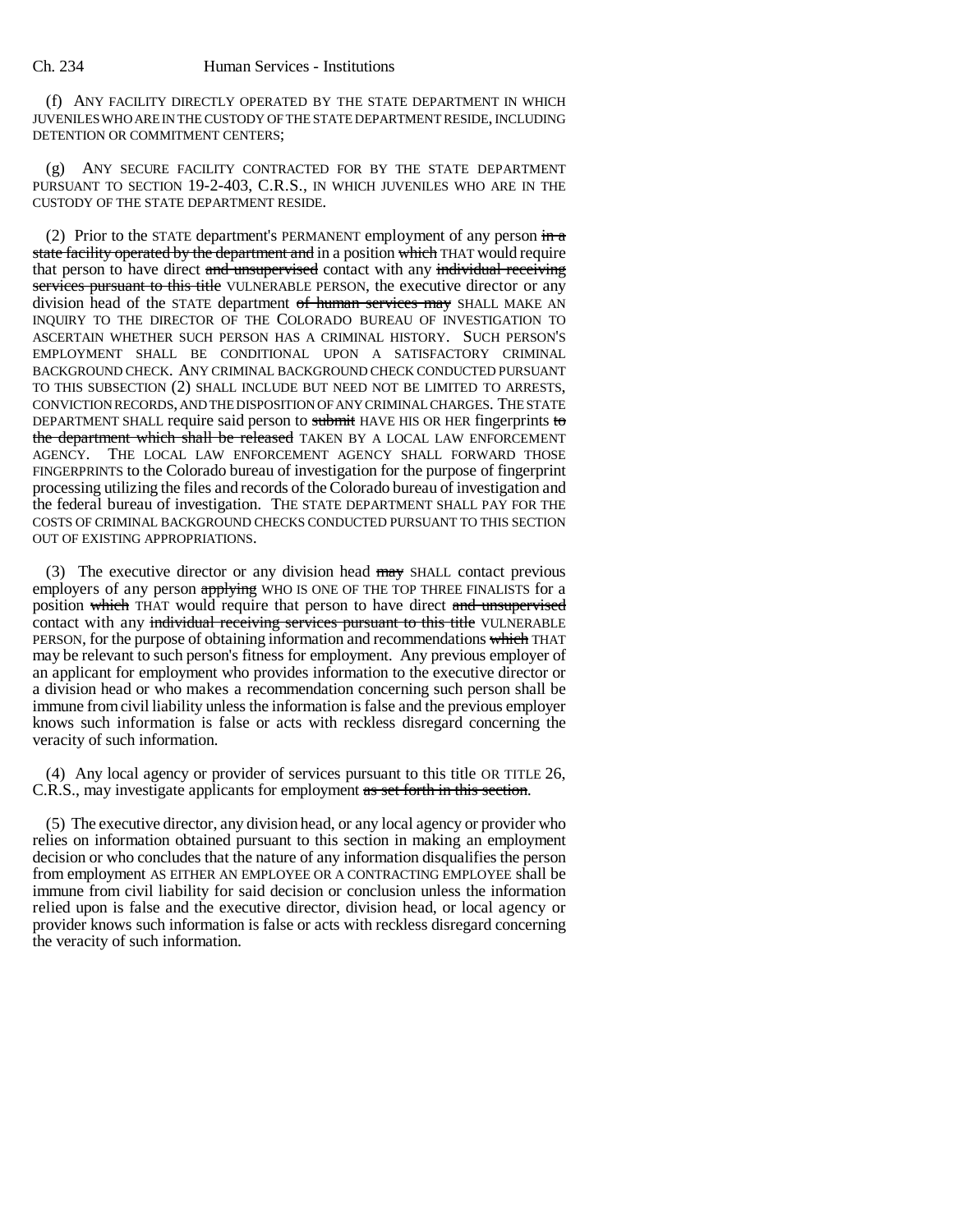(6) The executive director may promulgate such rules  $\frac{1}{2}$  and regulations as are necessary to implement the provisions of this section.

(7) (a) IF THE CRIMINAL BACKGROUND CHECK CONDUCTED PURSUANT TO SUBSECTION (2) OR (9) OF THIS SECTION INDICATES THAT A PROSPECTIVE EMPLOYEE OR PROSPECTIVE CONTRACTING EMPLOYEE WAS CONVICTED OF ANY OF THE DISQUALIFYING OFFENSES SET FORTH IN PARAGRAPH (b) OR (c) OF THIS SUBSECTION (7), SAID PERSON SHALL BE DISQUALIFIED FROM EMPLOYMENT EITHER AS AN EMPLOYEE OR AS A CONTRACTING EMPLOYEE IN A POSITION INVOLVING DIRECT CONTACT WITH VULNERABLE PERSONS. A PERSON WHO IS DISQUALIFIED AS A RESULT OF THIS SECTION SHALL NOT BE HIRED OR RETAINED BY THE STATE DEPARTMENT IN A POSITION INVOLVING DIRECT CONTACT WITH VULNERABLE PERSONS NOR BE ELIGIBLE TO CONTRACT FOR OR CONTINUE IN A CONTRACT POSITION DESIGNATED BY THE EXECUTIVE DIRECTOR OR THE EXECUTIVE DIRECTOR'S DESIGNEE AS INVOLVING DIRECT CONTACT WITH VULNERABLE PERSONS.

(b) EXCEPT AS OTHERWISE PROVIDED IN PARAGRAPH (d) OF THIS SUBSECTION (7), A PERSON SHALL BE DISQUALIFIED FROM EMPLOYMENT EITHER AS AN EMPLOYEE OR AS A CONTRACTING EMPLOYEE REGARDLESS OF THE LENGTH OF TIME THAT MAY HAVE PASSED SINCE THE DISCHARGE OF THE SENTENCE IMPOSED FOR ANY OF THE FOLLOWING CRIMINAL OFFENSES:

(I) A CRIME OF VIOLENCE, AS DEFINED IN SECTION 16-11-309, C.R.S.;

(II) ANY FELONY OFFENSE INVOLVING UNLAWFUL SEXUAL BEHAVIOR, AS DEFINED IN SECTION 18-3-412.5, C.R.S.;

(III) ANY FELONY, THE UNDERLYING FACTUAL BASIS OF WHICH HAS BEEN FOUND BY THE COURT ON THE RECORD TO INCLUDE AN ACT OF DOMESTIC VIOLENCE, AS DEFINED IN SECTION 18-6-800.3, C.R.S.;

(IV) ANY FELONY OFFENSE OF CHILD ABUSE, AS DEFINED IN SECTION 18-6-401,  $C.R.S.:$ 

(V) ANY FELONY OFFENSE IN ANY OTHER STATE, THE ELEMENTS OF WHICH ARE SUBSTANTIALLY SIMILAR TO THE ELEMENTS OF ANY OF THE OFFENSES DESCRIBED IN SUBPARAGRAPH (I), (II), (III), OR (IV) OF THIS PARAGRAPH (b).

(c) EXCEPT AS OTHERWISE PROVIDED IN PARAGRAPH (d) OF THIS SUBSECTION (7), A PERSON SHALL BE DISQUALIFIED FROM EMPLOYMENT EITHER AS AN EMPLOYEE OR AS A CONTRACTING EMPLOYEE IF LESS THAN TEN YEARS HAVE PASSED SINCE THE PERSON WAS DISCHARGED FROM A SENTENCE IMPOSED FOR CONVICTION OF ANY OF THE FOLLOWING CRIMINAL OFFENSES:

(I) THIRD DEGREE ASSAULT, AS DESCRIBED IN SECTION 18-3-204, C.R.S.;

(II) ANY MISDEMEANOR, THE UNDERLYING FACTUAL BASIS OF WHICH HAS BEEN FOUND BY THE COURT ON THE RECORD TO INCLUDE AN ACT OF DOMESTIC VIOLENCE, AS DEFINED IN SECTION 18-6-800.3, C.R.S.;

(III) VIOLATION OF A RESTRAINING ORDER, AS DESCRIBED IN SECTION 18-6-803.5,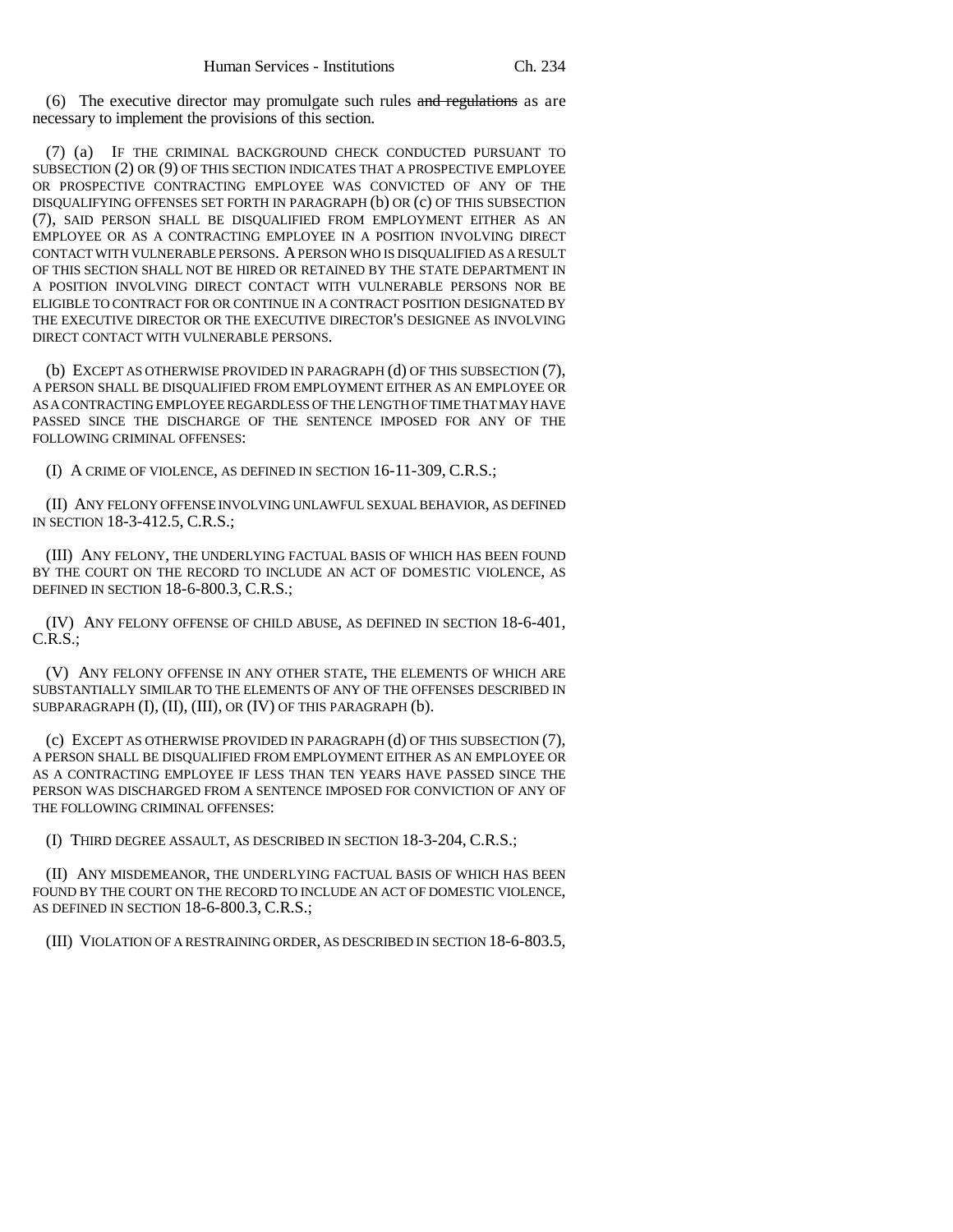C.R.S.;

(IV) ANY MISDEMEANOR OFFENSE OF CHILD ABUSE, AS DEFINED IN SECTION 18-6-401, C.R.S.;

(V) ANY MISDEMEANOR OFFENSE OF SEXUAL ASSAULT ON A CLIENT BY A PSYCHOTHERAPIST, AS DEFINED IN SECTION 18-3-405.5, C.R.S.;

(VI) ANY MISDEMEANOR OFFENSE IN ANY OTHER STATE, THE ELEMENTS OF WHICH ARE SUBSTANTIALLY SIMILAR TO THE ELEMENTS OF ANY OF THE OFFENSES DESCRIBED IN SUBPARAGRAPH  $(I)$ ,  $(II)$ ,  $(III)$ ,  $(IV)$ , OR  $(V)$  OF THIS PARAGRAPH  $(c)$ .

(d) IF A PERSON WAS ADJUDICATED A JUVENILE DELINQUENT FOR THE COMMISSION OF ANY DISQUALIFYING OFFENSE SET FORTH IN EITHER PARAGRAPH (b) OR (c) OF THIS SUBSECTION (7) AND MORE THAN SEVEN YEARS HAVE ELAPSED SINCE THE COMMISSION OF THE OFFENSE, THE PERSON MAY SUBMIT A WRITTEN REQUEST TO THE EXECUTIVE DIRECTOR AS PROVIDED IN SUBSECTION (11) OF THIS SECTION FOR RECONSIDERATION OF THE DISQUALIFICATION.

(8) (a) ANY EMPLOYEE WHO IS EMPLOYED IN A POSITION INVOLVING DIRECT CONTACT WITH VULNERABLE PERSONS AND WHO IS ARRESTED, CHARGED WITH, OR ISSUED A SUMMONS AND COMPLAINT FOR ANY OF THE DISQUALIFYING OFFENSES SET FORTH IN PARAGRAPH (b) OR (c) OF SUBSECTION (7) OF THIS SECTION SHALL INFORM HIS OR HER SUPERVISOR OF THE ARREST, CHARGES, OR ISSUANCE OF A SUMMONS AND COMPLAINT BEFORE RETURNING TO WORK. ANY EMPLOYEE WHO FAILS TO MAKE SUCH A REPORT OR DISCLOSURE MAY BE TERMINATED FROM EMPLOYMENT. THE STATE DEPARTMENT OR ANY FACILITY OPERATED BY THE STATE DEPARTMENT SHALL ADVISE ITS EMPLOYEES AND CONTRACTING EMPLOYEES IN WRITING OF THE REQUIREMENT FOR SELF-REPORTING OF THE DISQUALIFYING OFFENSES SET FORTH IN PARAGRAPH (b) OR (c) OF SUBSECTION (7) OF THIS SECTION.

(b) AN EMPLOYEE WHO IS CHARGED WITH ANY OF THE DISQUALIFYING OFFENSES SET FORTH IN PARAGRAPH (b) OF SUBSECTION (7) OF THIS SECTION SHALL BE SUSPENDED UNTIL RESOLUTION OF THE CRIMINAL CHARGES OR COMPLETION OF ADMINISTRATIVE ACTION BY THE STATE DEPARTMENT. AN EMPLOYEE WHO IS CHARGED WITH ANY OF THE DISQUALIFYING OFFENSES SET FORTH IN PARAGRAPH (c) OF SUBSECTION (7) OF THIS SECTION MAY BE SUSPENDED AT THE DISCRETION OF THE STATE DEPARTMENT UNTIL RESOLUTION OF THE CRIMINAL CHARGES OR COMPLETION OF ADMINISTRATIVE ACTION BY THE STATE DEPARTMENT. THE EMPLOYEE SHALL INFORM HIS OR HER SUPERVISOR OF THE DISPOSITION OF THE CRIMINAL CHARGES. ANY EMPLOYEE WHO FAILS TO REPORT SUCH INFORMATION MAY BE TERMINATED FROM EMPLOYMENT. UPON NOTIFICATION TO THE STATE DEPARTMENT THAT THE EMPLOYEE HAS RECEIVED A CONVICTION FOR ANY OF THE DISQUALIFYING OFFENSES DESCRIBED IN PARAGRAPH (b) OR (c) OF SUBSECTION (7) OF THIS SECTION, THE EMPLOYEE SHALL BE TERMINATED FROM EMPLOYMENT. NOTHING IN THIS PARAGRAPH (b) SHALL PROHIBIT THE STATE DEPARTMENT FROM TAKING ADMINISTRATIVE ACTION IF THE EMPLOYEE'S CONDUCT WOULD JUSTIFY DISCIPLINARY ACTION UNDER SECTION 13 OF ARTICLE XII OF THE STATE CONSTITUTION FOR FAILURE TO COMPLY WITH STANDARDS OF EFFICIENT SERVICE OR COMPETENCE OR FOR WILLFUL MISCONDUCT, WILLFUL FAILURE, OR INABILITY TO PERFORM HIS OR HER DUTIES.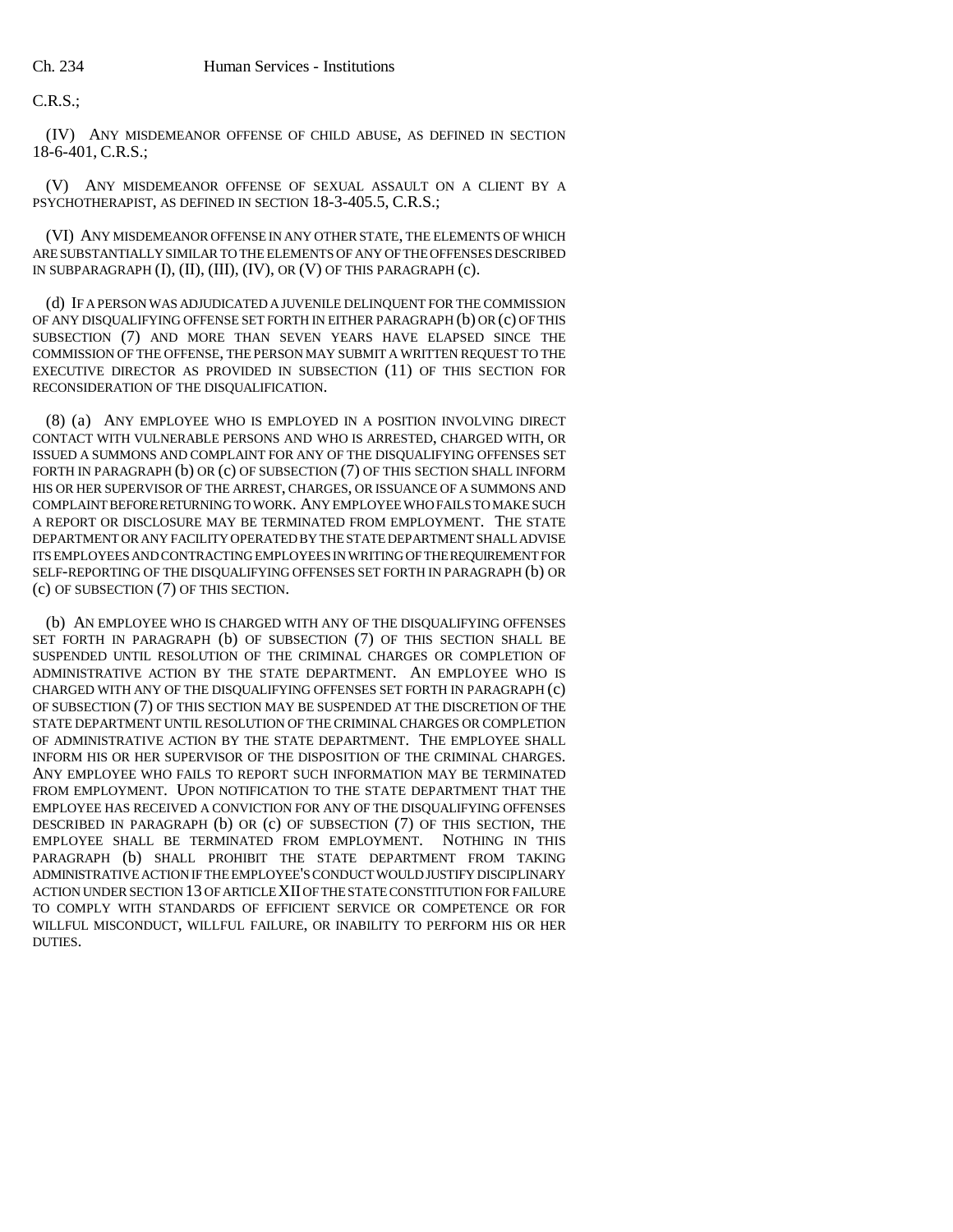(9) THE GENERAL ASSEMBLY RECOGNIZES THAT THE STATE DEPARTMENT CONTRACTS WITH PERSONS TO SERVE IN POSITIONS THAT INVOLVE DIRECT CONTACT WITH VULNERABLE PERSONS IN STATE-OPERATED FACILITIES OR TO PROVIDE STATE-FUNDED SERVICES THAT INVOLVE DIRECT CONTACT WITH VULNERABLE PERSONS IN THE HOMES AND RESIDENCES OF SUCH VULNERABLE PERSONS. IN ORDER TO PROTECT VULNERABLE PERSONS WHO COME INTO CONTACT WITH THESE CONTRACTING EMPLOYEES, THE EXECUTIVE DIRECTOR OR THE EXECUTIVE DIRECTOR'S DESIGNEE SHALL DESIGNATE THOSE CONTRACT POSITIONS THAT INVOLVE DIRECT CONTACT WITH VULNERABLE PERSONS THAT SHALL BE SUBJECT TO THE PROVISIONS OF THIS SUBSECTION (9). IN ANY CONTRACT INITIALLY ENTERED INTO OR RENEWED ON OR AFTER JULY 1, 1999, CONCERNING A CONTRACT POSITION THAT HAS BEEN DESIGNATED AS INVOLVING DIRECT CONTACT WITH VULNERABLE PERSONS, THE STATE DEPARTMENT SHALL INCLUDE THE FOLLOWING TERMS AND CONDITIONS:

(a) THAT THE CONTRACTING EMPLOYEE SHALL SUBMIT TO A CRIMINAL BACKGROUND CHECK AS DESCRIBED IN SUBSECTION (2) OF THIS SECTION FOR STATE EMPLOYEES;

(b) THAT THE CONTRACTING EMPLOYEE SHALL REPORT ANY ARRESTS, CHARGES, OR SUMMONSES FOR ANY OF THE DISQUALIFYING OFFENSES SPECIFIED IN PARAGRAPH (b) OR (c) OF SUBSECTION (7) OF THIS SECTION TO THE CONTRACTING EMPLOYEE'S SUPERVISOR AT THE STATE DEPARTMENT BEFORE RETURNING TO WORK;

(c) THAT THE CONTRACTING EMPLOYEE MAY BE SUSPENDED OR TERMINATED, AT THE DISCRETION OF THE STATE DEPARTMENT, PRIOR TO THE RESOLUTION OF THE CRIMINAL CHARGES FOR ANY OF THE DISQUALIFYING OFFENSES SPECIFIED IN PARAGRAPH (b) OR (c) OF SUBSECTION (7) OF THIS SECTION;

(d) THAT, UPON NOTIFICATION TO THE STATE DEPARTMENT THAT THE CONTRACTING EMPLOYEE HAS RECEIVED A CONVICTION FOR ANY OF THE DISQUALIFYING OFFENSES DESCRIBED IN PARAGRAPH (b) OR (c) OF SUBSECTION (7) OF THIS SECTION, THE CONTRACTING EMPLOYEE'S POSITION WITH THE STATE DEPARTMENT SHALL BE TERMINATED.

(10) AN EMPLOYEE OR CONTRACTING EMPLOYEE WHO IS DISQUALIFIED DUE TO CONVICTION OF ANY OF THE DISQUALIFYING OFFENSES SET FORTH IN PARAGRAPH (b) OR (c) OF SUBSECTION (7) OF THIS SECTION MAY SUBMIT A WRITTEN REQUEST TO THE EXECUTIVE DIRECTOR FOR RECONSIDERATION OF THE DISQUALIFICATION. RECONSIDERATION UNDER THIS SUBSECTION (10) MAY ONLY BE BASED ON A MISTAKE OF FACT SUCH AS AN ERROR IN THE IDENTITY OF THE PERSON FOR WHOM THE CRIMINAL BACKGROUND CHECK WAS PERFORMED. IF THE EXECUTIVE DIRECTOR DETERMINES THAT THERE WAS A MISTAKE OF FACT INVOLVING THE IDENTITY OF THE PERSON, THE EXECUTIVE DIRECTOR SHALL ISSUE A FINDING THAT THE DISQUALIFYING FACTOR IS NOT A BAR TO THE PERSON'S EMPLOYMENT EITHER AS AN EMPLOYEE OR AS A CONTRACTING EMPLOYEE.

(11) (a) AN EMPLOYEE OR CONTRACTING EMPLOYEE WHO IS DISQUALIFIED FOR CONVICTION OF AN OFFENSE SPECIFIED IN PARAGRAPH (c) OF SUBSECTION (7) OF THIS SECTION MAY SUBMIT A WRITTEN REQUEST TO THE EXECUTIVE DIRECTOR FOR RECONSIDERATION OF THE DISQUALIFICATION AND A REVIEW OF WHETHER THE PERSON POSES A RISK OF HARM TO VULNERABLE PERSONS. IN REVIEWING A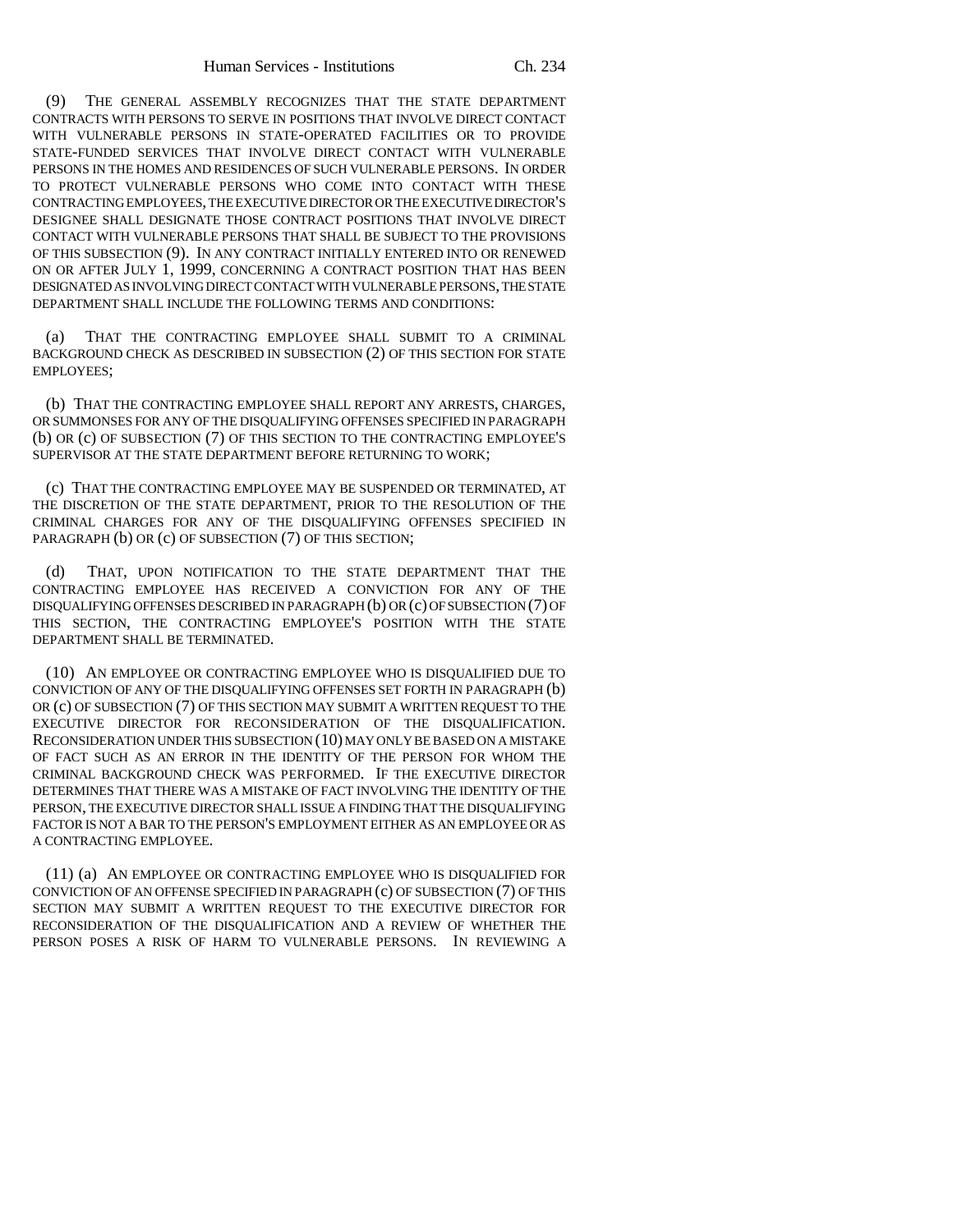## Ch. 234 Human Services - Institutions

DISQUALIFICATION, THE EXECUTIVE DIRECTOR SHALL GIVE PREDOMINANT WEIGHT TO THE SAFETY OF VULNERABLE PERSONS OVER THE INTERESTS OF THE DISQUALIFIED PERSON. THE FINAL DETERMINATION SHALL BE BASED UPON A REVIEW OF:

(I) THE SERIOUSNESS OF THE DISQUALIFYING OFFENSE;

(II) WHETHER THE PERSON HAS A CONVICTION FOR MORE THAN ONE DISQUALIFYING OFFENSE;

(III) THE VULNERABILITY OF THE VICTIM AT THE TIME THE DISQUALIFYING OFFENSE WAS COMMITTED;

(IV) THE TIME ELAPSED WITHOUT A REPEAT OF THE SAME OR SIMILAR DISQUALIFYING OFFENSE;

(V) DOCUMENTATION OF SUCCESSFUL COMPLETION OF TRAINING OR REHABILITATION PERTINENT TO THE DISOUALIFYING OFFENSE:

(VI) ANY OTHER RELEVANT INFORMATION SUBMITTED BY THE PERSON.

(b) THE DECISION OF THE EXECUTIVE DIRECTOR SHALL CONSTITUTE FINAL AGENCY ACTION.

(12) NOTHING IN THIS SECTION SHALL BE CONSTRUED TO PRECLUDE THE STATE DEPARTMENT OR THE DIRECTOR OF ANY FACILITY OPERATED BY THE STATE DEPARTMENT FROM ADOPTING A POLICY REGARDING SELF-REPORTING OF ARRESTS, CHARGES, OR SUMMONSES OR A POLICY REGARDING DISQUALIFICATION FROM EMPLOYMENT THAT INCLUDES OTHER OFFENSES NOT SET FORTH IN PARAGRAPH (b) OR (c) OF SUBSECTION (7) OF THIS SECTION.

**SECTION 2.** 24-5-101, Colorado Revised Statutes, is amended to read:

**24-5-101. Effect of criminal conviction on employment rights.** Except as otherwise provided by section 4 of article XII of the state constitution, and except for the certification and revocation of certification of peace officers as provided in section 24-31-305, AND EXCEPT FOR THE EMPLOYMENT OF PERSONNEL IN POSITIONS INVOLVING DIRECT CONTACT WITH VULNERABLE PERSONS AS SPECIFIED IN SECTION 27-1-110, C.R.S., the fact that a person has been convicted of a felony or other offense involving moral turpitude shall not, in and of itself, prevent him THE PERSON from applying for and obtaining public employment or from applying for and receiving a license, certification, permit, or registration required by the laws of this state to follow any business, occupation, or profession. Whenever any state or local agency is required to make a finding that an applicant for a license, certification, permit, or registration is a person of good moral character as a condition to the issuance thereof, the fact that such applicant has, at some time prior thereto, been convicted of a felony or other offense involving moral turpitude, and pertinent circumstances connected with such conviction, shall be given consideration in determining whether, in fact, the applicant is a person of good moral character at the time of the application. The intent of this section is to expand employment opportunities for persons who, notwithstanding that fact of conviction of an offense, have been rehabilitated and are ready to accept the responsibilities of a law-abiding